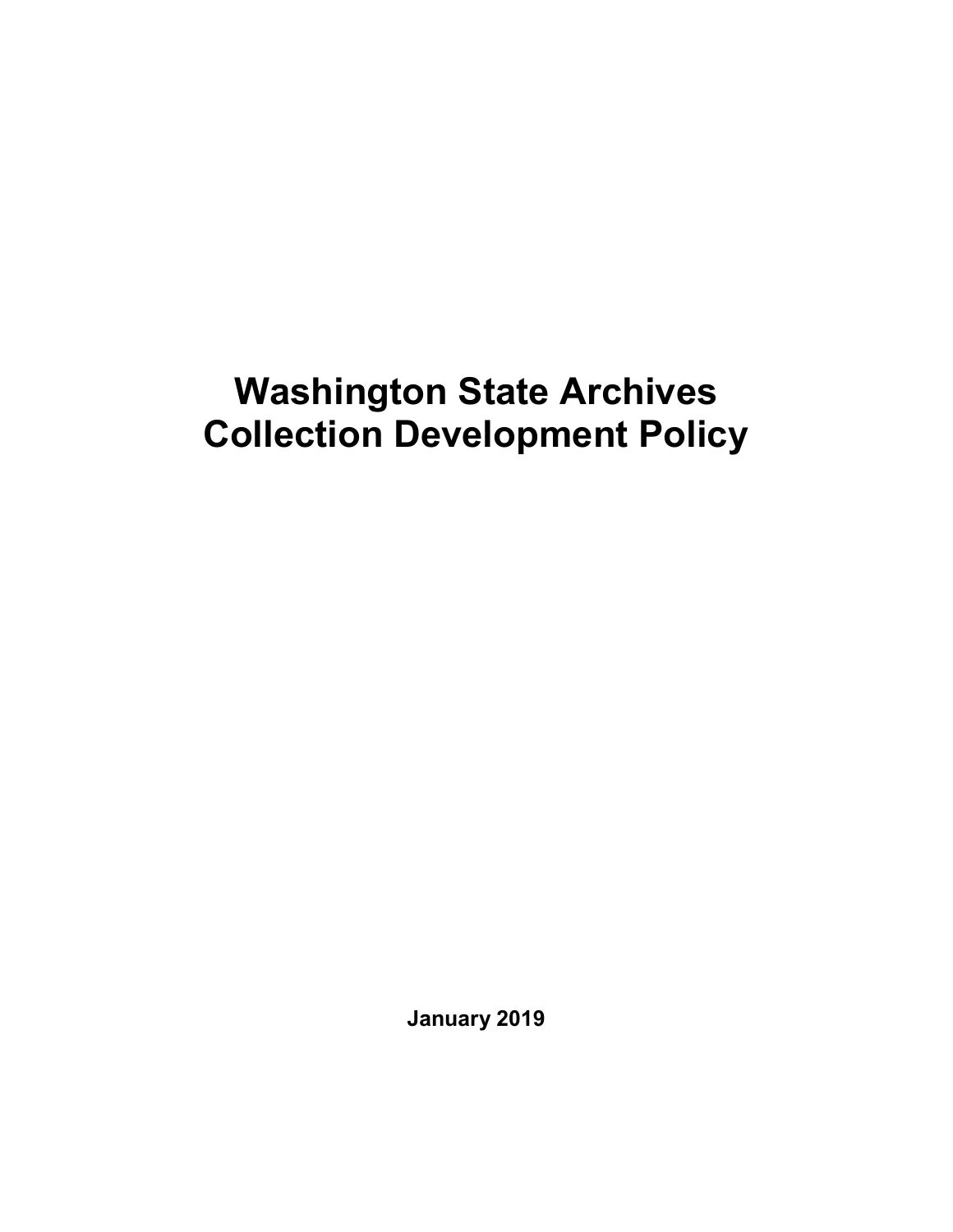# Table of Contents

| Purpose. |  |
|----------|--|
|          |  |
|          |  |
|          |  |
|          |  |
|          |  |
|          |  |
|          |  |
|          |  |
|          |  |
|          |  |
|          |  |
|          |  |
|          |  |
|          |  |
|          |  |
|          |  |
|          |  |
|          |  |
|          |  |
|          |  |
|          |  |
|          |  |
|          |  |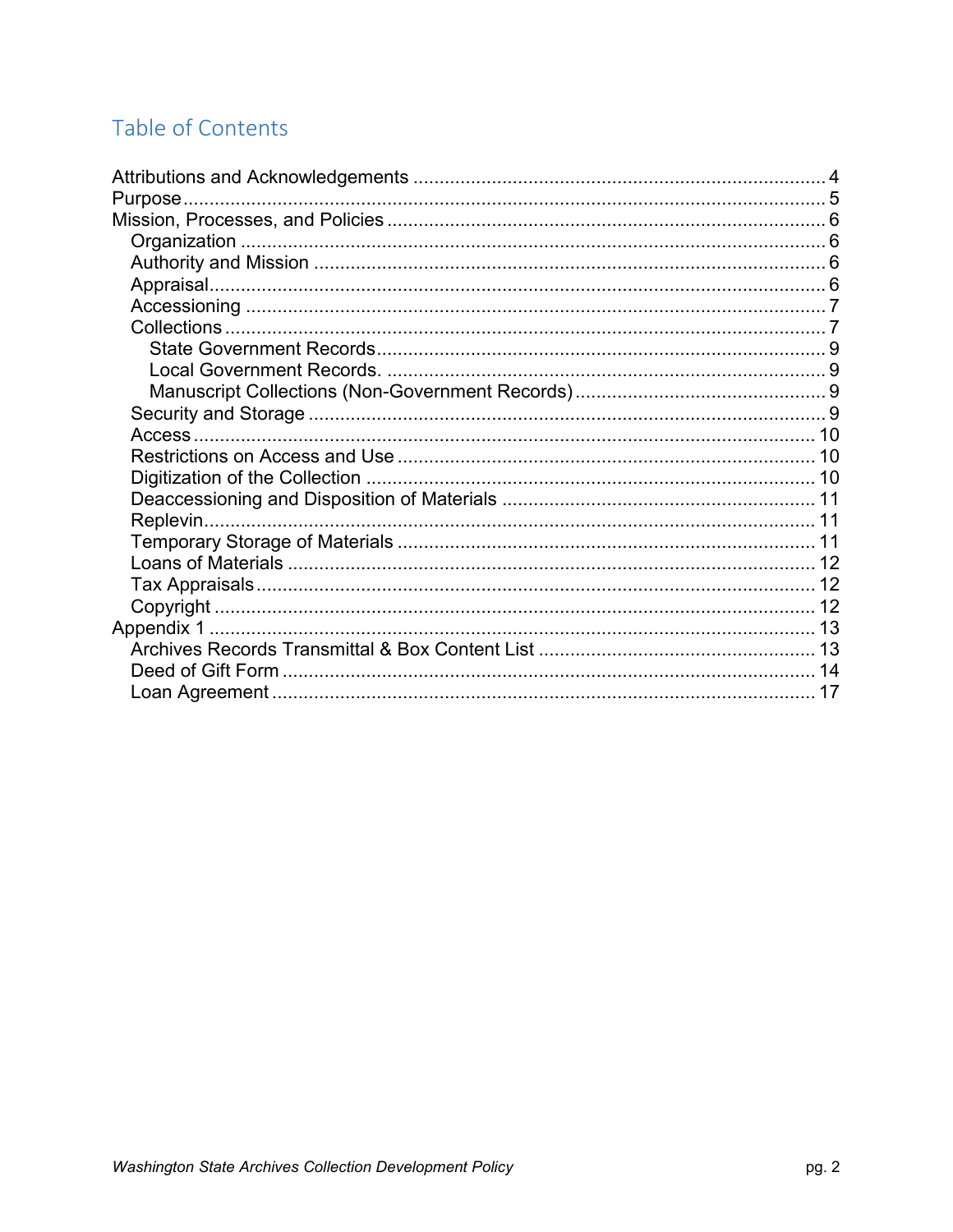"Washington is blessed with a world-class State Archives, including a Digital Archives recognized as a pacesetter. With painstaking, old-fashioned attention to detail and cutting-edge technology, the Archives is preserving the continuing story of a vibrant and innovative people and their state and local governments.

Schoolchildren, attorneys, maritime history buffs, and genealogists are among those who appreciate the treasure trove of records, images, maps and much more – much of it available online. These resources, the raw and unfiltered original historical record, are not just preserved and locked away in vaults - they are used and they enrich our lives!

We are indebted to our dedicated staff in Olympia and around the state. We greatly appreciate our essential partnership with local governments and state agencies that transfer their documents and other items to state and regional Archives for safekeeping and public access and use in workshops.

We are also thankful for the hundreds of volunteers who help in 'crowd-sourcing' the intake of documents, including the resources that are so important to those who love to do family history research.

Altogether, the State Archives is a lasting legacy for the people of Washington – and beyond."

Kim Wyman, Secretary of State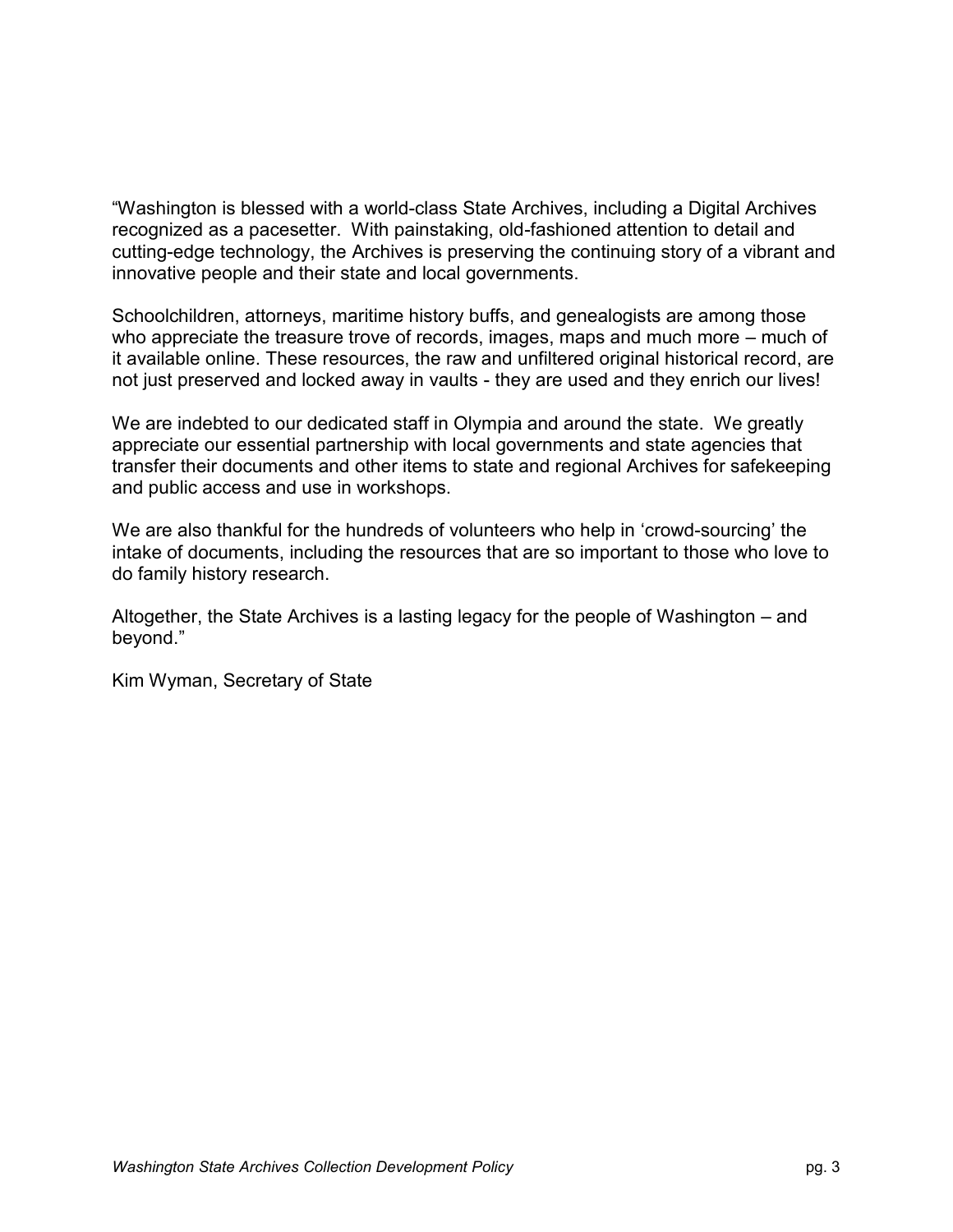# <span id="page-3-0"></span>Attributions and Acknowledgements

We acknowledge and thank the Florida State Archives and the Queensland State Archives for the use of their published collection policies listed below. This publication relies on them for structure and content, especially the Florida State Archives.

Florida Department of State, Division of Library & Information Services. *[Collection](http://dlis.dos.state.fl.us/archives/collectionPolicy.cfm)  [Development Policy](http://dlis.dos.state.fl.us/archives/collectionPolicy.cfm)* [\(http://dlis.dos.state.fl.us/archives/collectionPolicy.cfm\)](http://dlis.dos.state.fl.us/archives/collectionPolicy.cfm)

Parts of the *[Queensland State Archives' Appraisal Statement](http://www.archives.qld.gov.au/Recordkeeping/Pages/Publications.aspx)* [\(http://www.archives.qld.gov.au/Recordkeeping/Pages/Publications.aspx\)](http://www.archives.qld.gov.au/Recordkeeping/Pages/Publications.aspx) are used under a [Creative Commons License](https://creativecommons.org/licenses/by/3.0/au/) [\(https://creativecommons.org/licenses/by/3.0/au/\)](https://creativecommons.org/licenses/by/3.0/au/)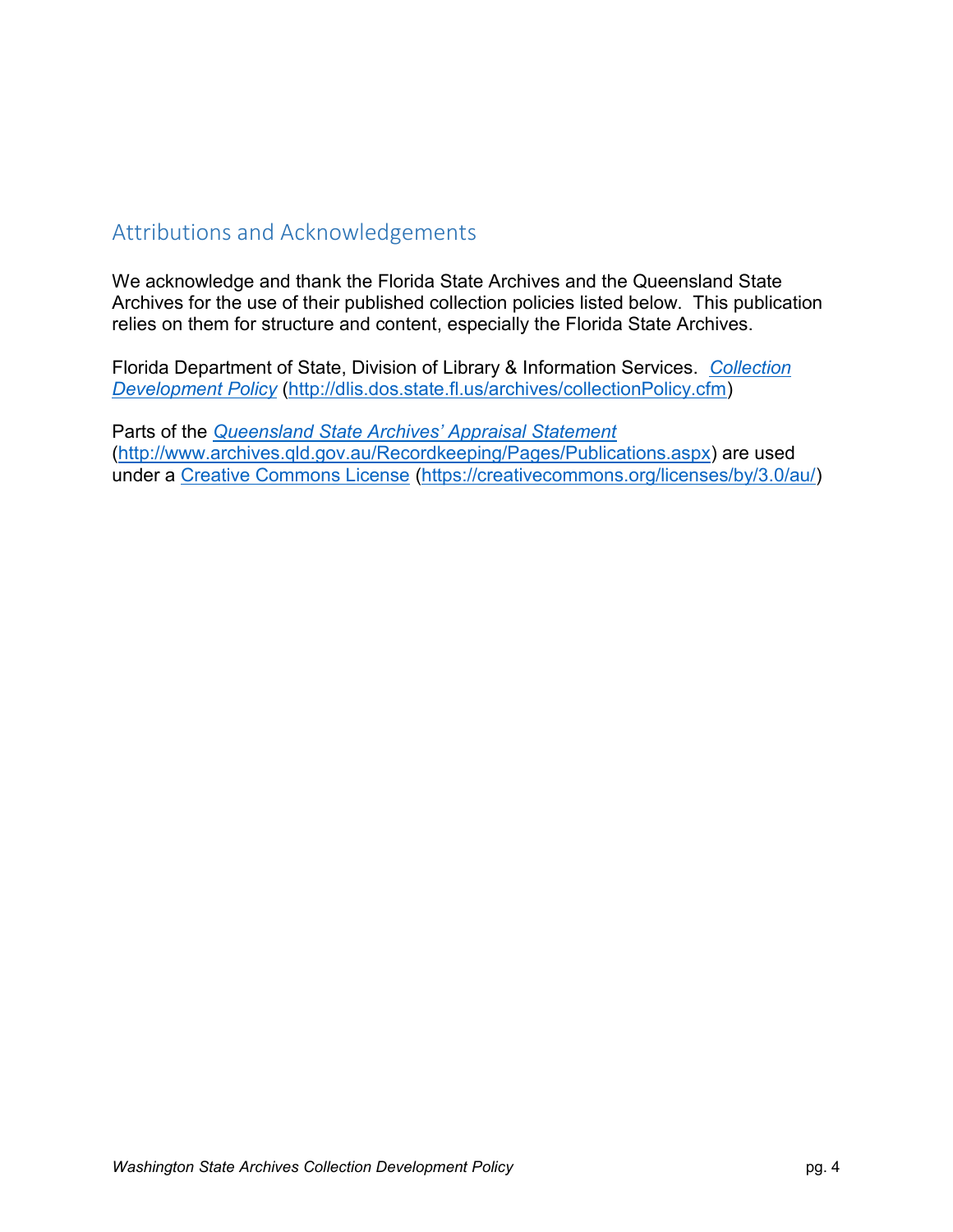#### <span id="page-4-0"></span>Purpose

To establish a policy for collection development in the Archives. This policy sets forth at a high level the documentation goals and objectives of the Archives. The policy will:

- Define the scope and content of the collections;
- Provide a framework for appraisal decisions;
- Establishes standards to ensure consistency in the selection of archival materials for continued preservation.

In order to reflect changing research trends, archival resources and collection strengths and weaknesses, this policy will be reviewed annually.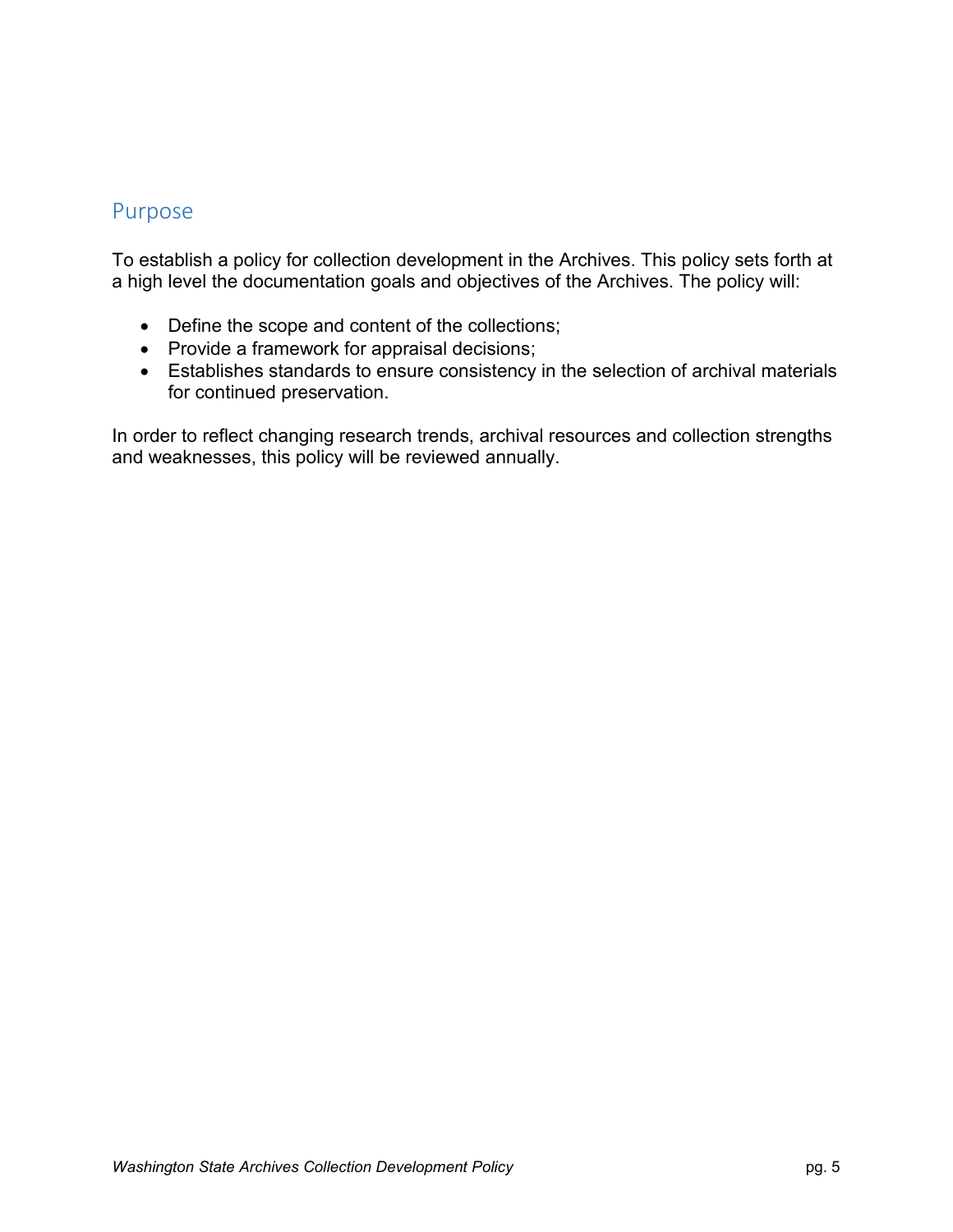# <span id="page-5-0"></span>Mission, Processes, and Policies

#### <span id="page-5-1"></span>*Organization*

The State Archives is a program of the Office of the Secretary of State. The State Archives has statewide responsibility to promote the economical and efficient management of public records as defined in [chapter 40.14 RCW,](http://apps.leg.wa.gov/rcw/default.aspx?cite=40.14) and to preserve those records having long-term historical value. The Archives provides services and technical assistance to state and local governments, as well as the public, to effectively manage and preserve records.

#### <span id="page-5-2"></span>*Authority and Mission*

Washington's archival records are among the most important legal, historical and cultural resources belonging to the people of the State. These unique, irreplaceable records are essential to ensuring the rights of citizens and organizations and to understanding the responsibilities and limitations of government. They offer insight into our diverse heritage and history; provide government officials the perspective they need to manage responsibly; and supply valuable information for historians, genealogists, teachers and students from across the state and beyond.

The Washington State Archives' mandate is to preserve and make available the important legal and historical public records from state and local government entities. The Archives' specific mandates are found in [chapter 40.14](http://apps.leg.wa.gov/rcw/default.aspx?cite=40.14) RCW, which authorizes the State Archives to:

- Manage the archives of the state of Washington;
- Centralize the archives of the state of Washington;
- Make them available for reference and scholarship;
- Ensure their proper preservation;
- Ensure the maintenance and security of all state public records and establish safeguards against unauthorized removal or destruction;
- Provide for the proper retention and disposition of records created by state and local agencies.

# <span id="page-5-3"></span>*Appraisal*

Appraisal is the process the Archives uses to determine whether records and other materials have permanent (archival) value. Public records are identified and appraised through the Division's records scheduling and disposition process and on-site visitations.

There are two categories of public archival records in Washington State, Archival (Permanent Retention), and Archival (Appraisal Required). In all cases, records designated as archival are reviewed by professional staff to ensure an appropriate appraisal. Archival (Permanent Retention) records will be preserved in the Archives, as is. Archival (Appraisal Required) records will be reviewed and in some cases records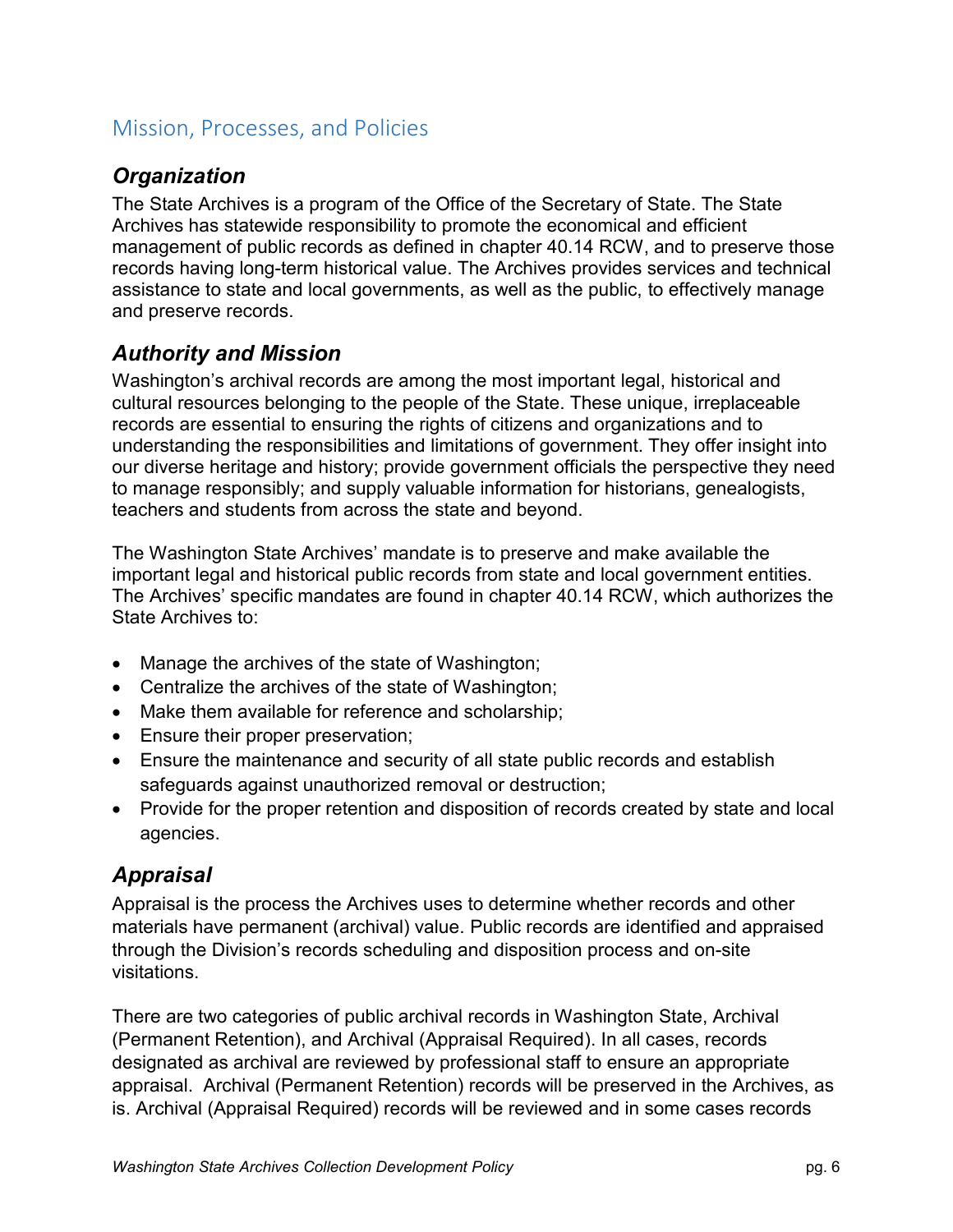may be sampled, or weeded out of the collection.

The Archives only collects materials related to Washington and places a special emphasis on materials for collection areas that are under documented and have strong informational value and content.

The Archives accepts records in a wide variety of formats, including paper originals, photographs, magnetic recordings, film and electronic formats. In general, though, the Archives does not collect newspapers, three-dimensional artifacts, publications or private donations that do not enhance the understanding of government. Unlike museums and libraries, the Archives does not have the proper storage space and shelving to store artifacts, newspapers and publications, nor does the Archives have curatorial staff trained in the proper care and preservation of such collections.

In order to ensure that newspapers, three-dimensional artifacts and manuscript materials are housed in the most appropriate institution, the Archives works closely with the Washington State Library, Washington State Historical Society, tribal governments, and other allied cultural organizations. However, the Archives will accession artifacts that must be maintained and stored on the Washington State Capitol Campus, such as state gifts, commemorative items and artifacts of note to the Capitol.

#### <span id="page-6-0"></span>*Accessioning*

Accessioning is the process the Archives uses to take legal and physical custody of a group of records or other materials. Accessioning involves formally documenting receipt of the records in a register and database, as well as arranging and describing the records to ensure accessibility.

All public records accessioned into the Archives are scheduled through the records retention scheduling function and are subject to the "Transfer of Custody Agreement" listed on the Archives Records Transmittal and Box Content List (See Appendix 1). Records transferred to the Archives come under the physical and legal control of the Archives.

All non-government records transferred to the Archives are subject to the conditions outlined in the "Washington State Archives, Deed of Gift" (See Appendix 1) form. The Archives will not accept materials unless they are accompanied by the completed Deed of Gift form.

#### <span id="page-6-1"></span>*Collections*

State and local government public records are the core of the Archives' collections. These records are termed "public records," which are defined in [RCW 40.14.010](http://app.leg.wa.gov/RCW/default.aspx?cite=40.14.010) as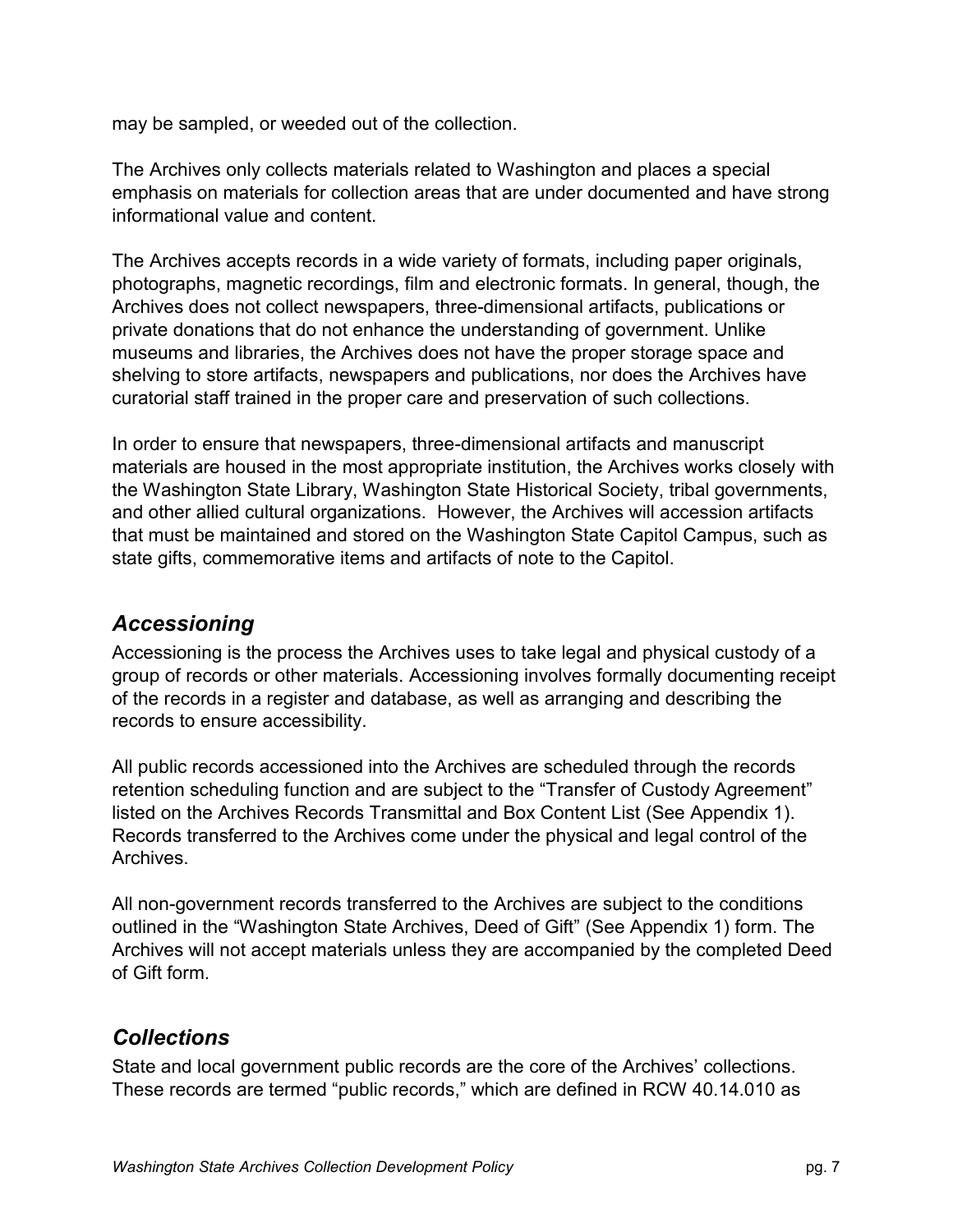including any paper, correspondence, completed form, bound record book, photograph, film, sound recording, map drawing, machine-readable material, compact disc meeting current industry ISO specifications, or other document, regardless of physical form or characteristics, and including such copies thereof, that have been made by or received by any agency of the state of Washington in connection with the transaction of public business, and legislative records as described in RCW [40.14.100.](http://app.leg.wa.gov/rcw/default.aspx?cite=40.14.100)

Although state and local government records are the core of our collections, the Archives does hold a small percentage of manuscript collections, or non-governmental records. A special collecting emphasis is placed on records that represent, highlight, clarify or further explain government, its functions and its actions.

The Archives places an emphasis on collecting records containing information related to the interactions between Washington's citizens and its government, as well as records that document the environment, natural resources, the Legislature, social services, the courts, economic development, land use, property ownership, transportation, ports, social services and vital records.

The Archives collects records in the following areas:

- Records designated by law as having long-term or permanent value, such as vital records;
- Records that document and provide information about the origins, functions and activities of an agency;
- Records showing the formation of policy, development of programs and administration of agencies;
- Records of continuing value that are critical to the operations of an agency because the information contained in them is administrative, legal or financial in nature;
- Records that have intrinsic value based upon the physical form of the record, its uniqueness or other factors arising out of its creation or use;
- Records with extended and unbroken time spans offering uniform and comparable information on the operations and programs of an agency;
- Records that provide the most accurate and understandable source of information to researchers;
- Records documenting historic events;
- The private papers of legislators, justices and other former executive-level public officials;
- Significant collections of individuals, families or organizations that enhance existing public records regarding social, civic, economic, educational, military or political history of Washington;
- Private papers and records that complement existing public records in the Archives or that fill in gaps in under documented collection areas;
- Political ephemera of candidates and ballot propositions.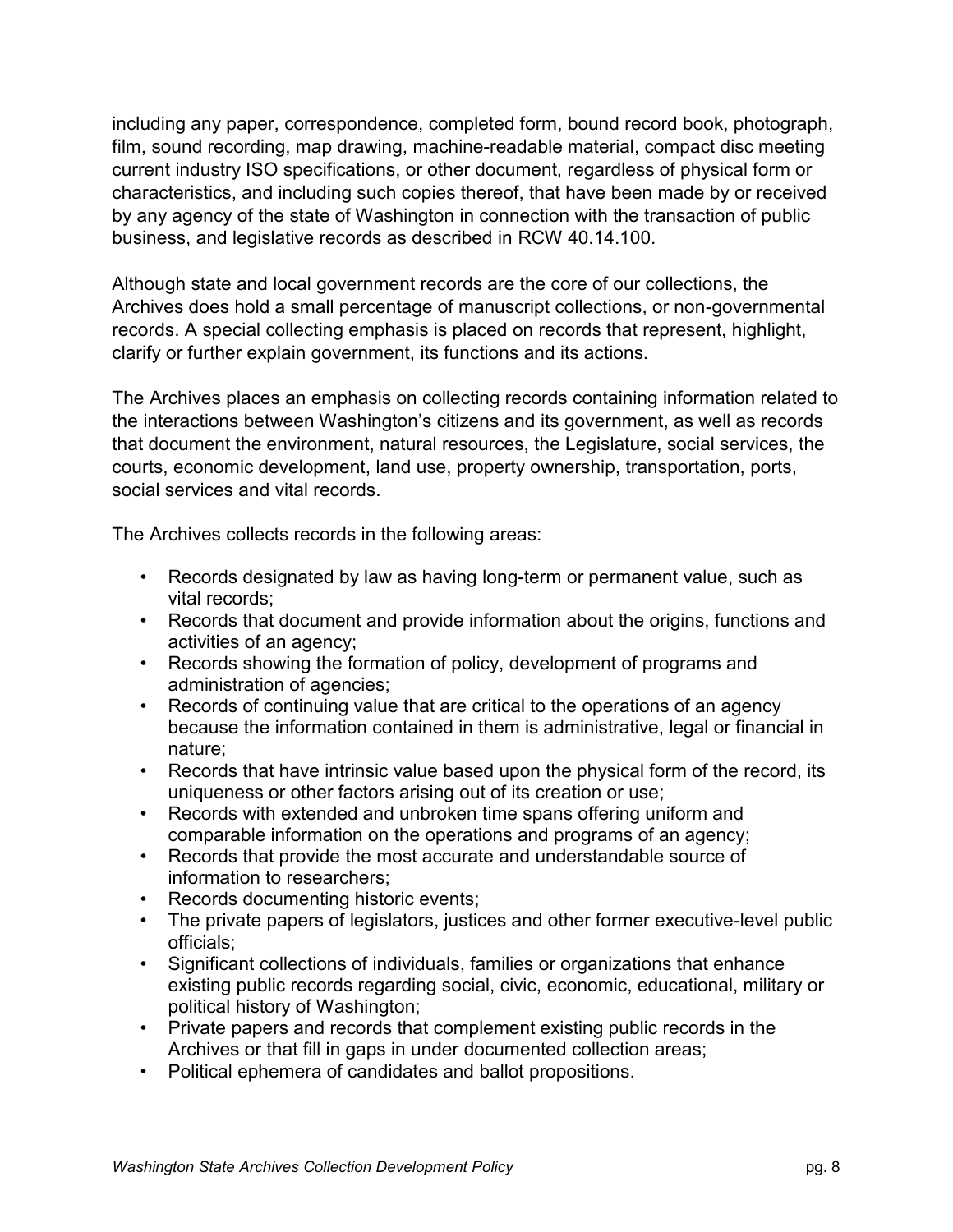<span id="page-8-0"></span>**State Government Records** document the history, organization, and functions of Washington state government; its influence and impact upon the lives of its citizens; and the protection of their civil rights. This collection consists of records from the territorial period to the present and from all branches and agencies of government, including the executive, judicial and legislative branches.

Typical archival State Government Records include executive-level correspondence and policy documents, annual and biennial reports, legislative files, meeting minutes, studies and research reports, public affairs files, court case files, land management files, maps, vital records, pollution clean-up documents and administrative procedures.

<span id="page-8-1"></span>**Local Government Records** document the history, organization and functions of the many local government agencies found throughout the state, including county offices such as the Auditor, Clerk, Treasurer, and Board of Commissioners, as well as municipalities, school districts and other service districts.

Typical archival Local Government Public Records include executive-level correspondence and policy documents, vital records, annual and biennial reports, probate files, agenda packets, meeting minutes, resolutions, ordinances, land ownership files, studies and research reports, court case files, voting records, plats and surveys, newsletters, tax records and administrative procedures.

<span id="page-8-2"></span>**Manuscript Collections (Non-Government Records)** are comprised of records of legislators and private individuals, as well as organizations that augment government records collections or otherwise shed light on government policies or activities.

Typical archival Manuscript Collection (Non-Government) records include diaries, scrapbooks, research, correspondence, meeting minutes, journals, maps, photographs and other related materials.

# <span id="page-8-3"></span>*Security and Storage*

All public records and manuscript materials acquired by the Archives are accessioned, described and preserved according to established professional standards. Even with these best practices, however, all records deteriorate. To counter and slow this process, the Archives employs several preservation strategies. Among these strategies are:

- Storage of the records in special temperature- and humidity-controlled facilities and vaults;
- Monitoring the environment to ensure there are no extreme fluctuations in temperature or humidity;
- Minimizing the impact of light fading the records by using motion-controlled sensors;
- Diminishing the risk of fire by using heat and smoke detectors;
- Using multiple layers of security to reduce the threat of theft;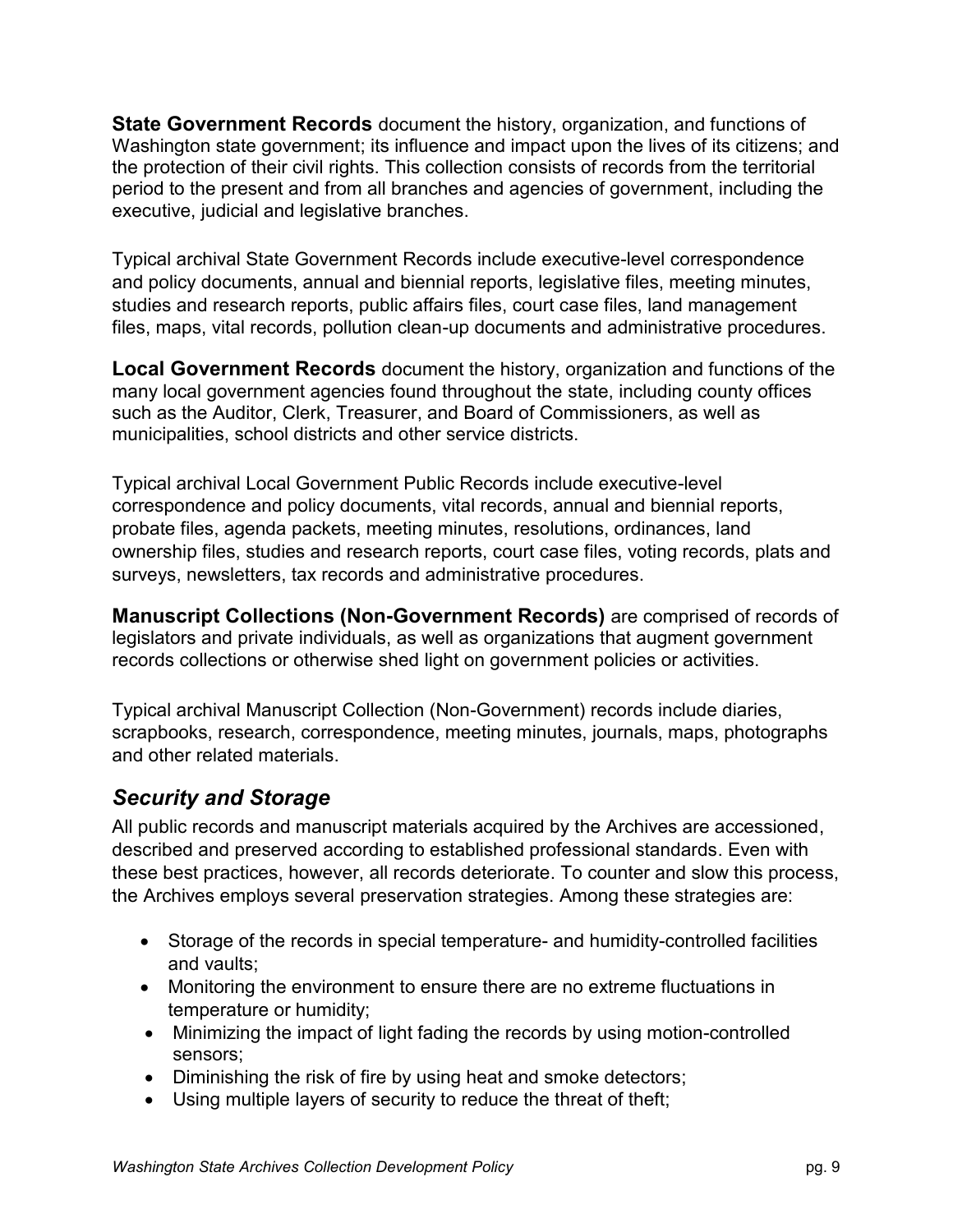- Maintaining an integrated pest management program to prevent harm from insects and vermin;
- Rehousing records in archival boxes and folders;
- Reformatting records to ensure the long-term survival of the information in the records;
- Practicing migration strategies, redundant storage and the physical dispersal of copies to ensure indefinite long-term access of electronic records.

By implementing these strategies, the Archives can increase the records' lifespans many times over.

#### <span id="page-9-0"></span>*Access*

The Archives makes its collections available to a wide variety of researchers, including government officials, lawyers, historians, students, genealogists, the public and others interested in Washington's government, its people and the events that have shaped its history. Materials in the Archives' collections are available to all researchers on equal terms of access; the Archives does not grant privileged or exclusive use to any person or group.

Research in the Archives' collections is supported by a variety of finding aids, guides, indexes and websites. The Digital Archives [\(www.digitalarchives.wa.gov\)](http://www.digitalarchives.wa.gov/) hosts the collected electronic records of the Archives, the majority of which are searchable at the item level. The Archives' online catalog [\(www.sos.wa.gov/archives/search/\)](http://www.sos.wa.gov/archives/search.aspx) is designed to assist researchers in locating information about public records and manuscript collections in the Archives. The Archives also provides printed collection descriptions, subject guides and automated indexes for selected collections.

# <span id="page-9-1"></span>*Restrictions on Access and Use*

All public records transferred to the custody of the Archives are open to inspection and examination by the public unless specifically prohibited by law. Access to non-public manuscript and photographic collections donated to the Archives may be subject to restrictions placed upon them by the donor.

Records transferred or donated to the Archives must be used and copied on-site at the Archives, with the exception of electronic records that are made available online. Records may not be removed for any purpose unless special arrangements have been made or they are subpoenaed into court. Any record in the Archives' collection can be certified if needed in court.

The Archives maintains a separate policy guiding public access to restricted records.

# <span id="page-9-2"></span>*Digitization of the Collection*

In addition to the management of the physical collections in the State Archives, there have been substantial efforts by staff and partner organizations to create digital versions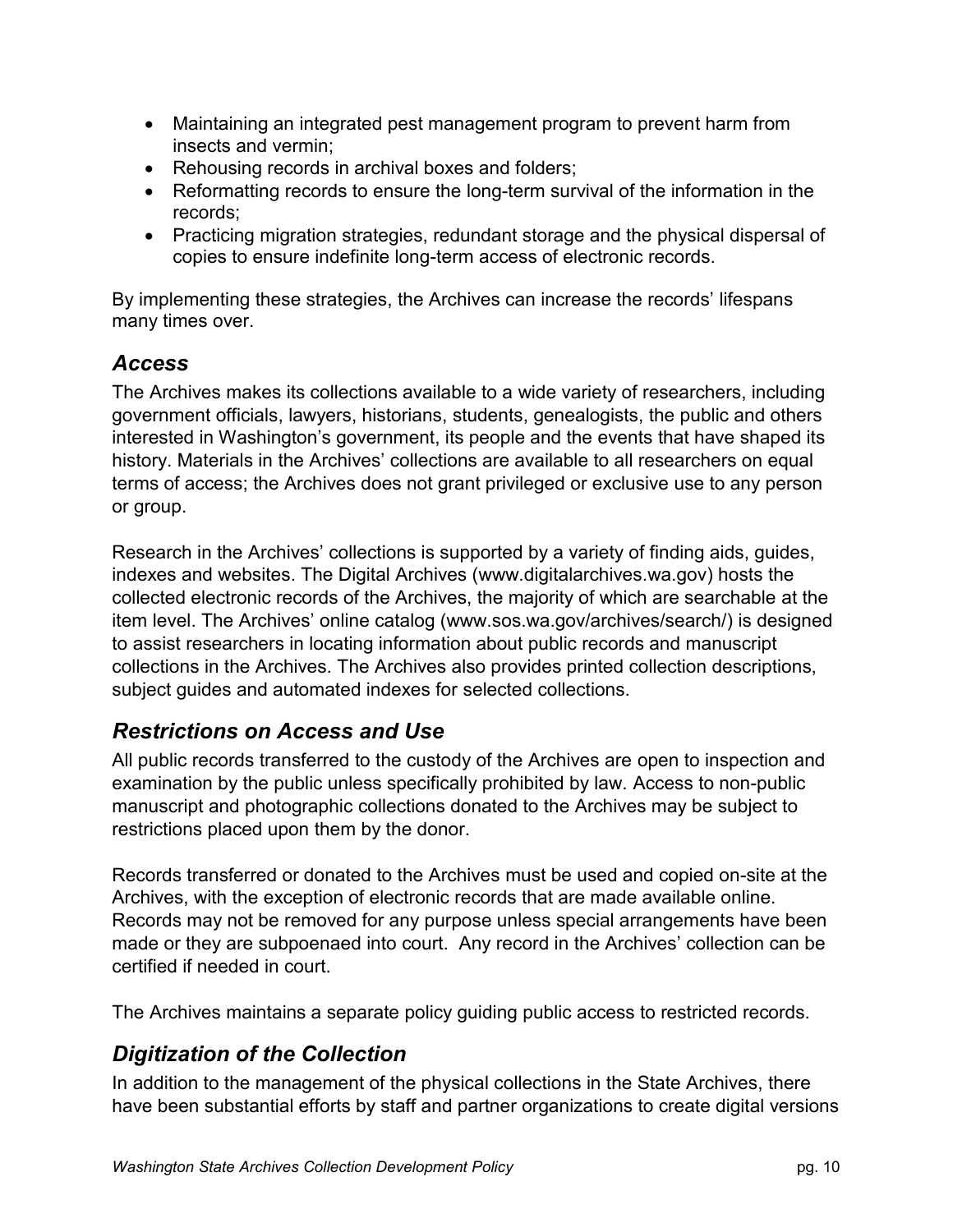of important records from the collections. These efforts were initiated to:

- Increase the number of records available online;
- Reduce wear and tear on the original records;
- Provide access to records that are too fragile or damaged to be accessed in their original format;
- Improve services to customers consistent with their evolving expectations;
- Contribute to open and accountable government by promoting access to government information.

# <span id="page-10-0"></span>*Deaccessioning and Disposition of Materials*

Recommendations for the disposition of accessioned public records may be made as a result of archival re-appraisal. Such disposition of public records will be made only after prior approval of the originating agency and with the authorization of the State Archivist. Individual records may be weeded, or sampled, without notification of the agency of origin or the State Archivist.

Manuscripts and other non-government records that are determined to have no permanent value or historical interest will be returned to the donor or otherwise disposed of according to the wishes of the donor as stated in the "Deed of Gift." If no provision is made, the Archives will use its discretion in disposition of unwanted materials and may attempt to locate a more appropriate institution. The Archives does not sell unwanted materials as a means of disposition.

# <span id="page-10-1"></span>*Replevin*

Replevin is the action of recovering property that has been improperly or illegally taken. Replevin is frequently used to describe efforts to recover public records that are in private hands. Fortunately, most citizens return state or local government documents once they realize that the historical documents are lost or stolen. They realize that democratic societies require a clear record of government actions and decisions for accountability purposes and to ensure that citizen rights and equities are preserved.

When identified historical government documents are not returned willingly, the Archives has the legal authority to retrieve them in court through a legal action called replevin. Washington's Replevin Law, [Chapter 7.64](http://app.leg.wa.gov/RCW/default.aspx?cite=7.64&full=true) RCW, enables state and local government agencies to recover public records that are in the possession of a person, organization or institution not authorized to possess those records.

# <span id="page-10-2"></span>*Temporary Storage of Materials*

As a service to cultural institutions in need, the Archives will offer space for the temporary short-term storage of materials. This storage is provided at the sole discretion of the State Archivist and is dependent upon the availability of space. There